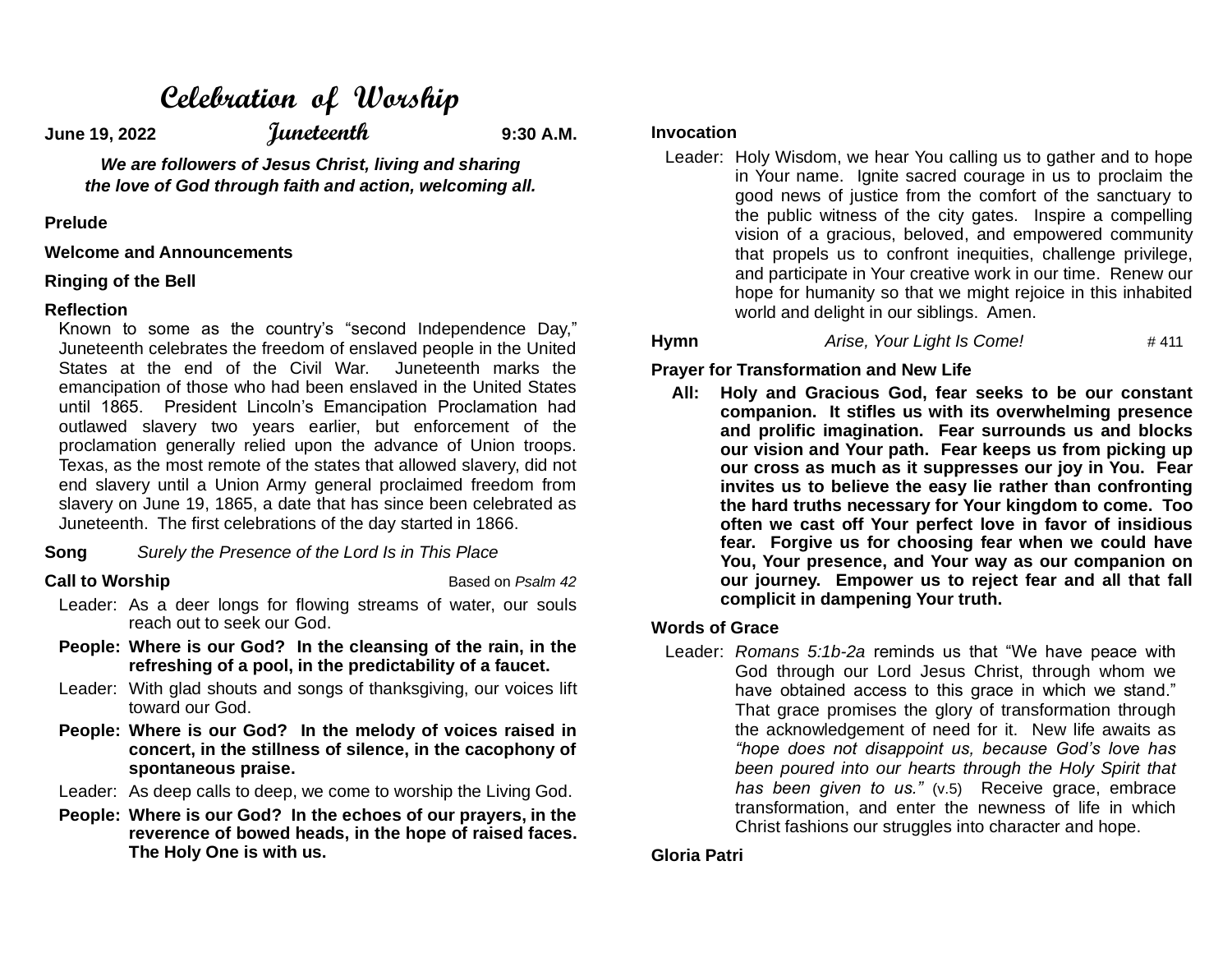# **Children's Time**

#### **Passing of the Peace**

| <b>Hymn</b>                                | There Is a Balm in Gilead                              | #394    |
|--------------------------------------------|--------------------------------------------------------|---------|
| <b>Scripture Readings</b>                  | Psalm 43<br>Galatians 3:23-29                          |         |
| <b>Special Music</b>                       | His Eye Is on the Sparrow<br>Kathy Barbehenn - soprano | Gabriel |
| <b>Scripture Reading</b>                   | <i>Luke 8:26-39</i>                                    |         |
| <b>Sermon</b><br><b>Canal Marrie Crood</b> | All Kinds of Freedom<br>Rev. Phil Davis, Sr.           |         |

**Good News Creed**

 **All: This is the good news which we received, in which we stand, and by which we are saved: that Christ died for our sins according to the scriptures, that He was buried, that He was raised on the third day; and that He appeared to the women, and that He appeared to Peter, then to the Twelve and to many faithful witnesses. We believe He is the Christ, the Son of the living God. He is the first and the last, the beginning and the end, He is our Lord and our God. Amen.**

**Prayers of the People and Lighting of Prayer Candles**

**Prayer and The Lord's Prayer** (Debts/debtors)

**Offering** Please place your offering in the plates at the exit doors, mail your gifts to the church, or click the WPC website 'Give' button

**Doxology and Blessing of the Offering**

| <b>Hymn</b>        | Lift Every Voice and Sing |         |   |         |                             | #563                     |
|--------------------|---------------------------|---------|---|---------|-----------------------------|--------------------------|
| <b>Benediction</b> |                           |         |   |         |                             |                          |
| <b>Postlude</b>    |                           |         |   |         |                             |                          |
|                    | $\star$                   | $\star$ | * | $\star$ | *                           |                          |
|                    |                           |         |   |         | WEBSTER PRESBYTERIAN CHURCH | Find us on<br>Perchants. |

 585-265-9700 [www.websterpres.org](http://www.websterpres.org/) Rev. Phil Davis, Sr.

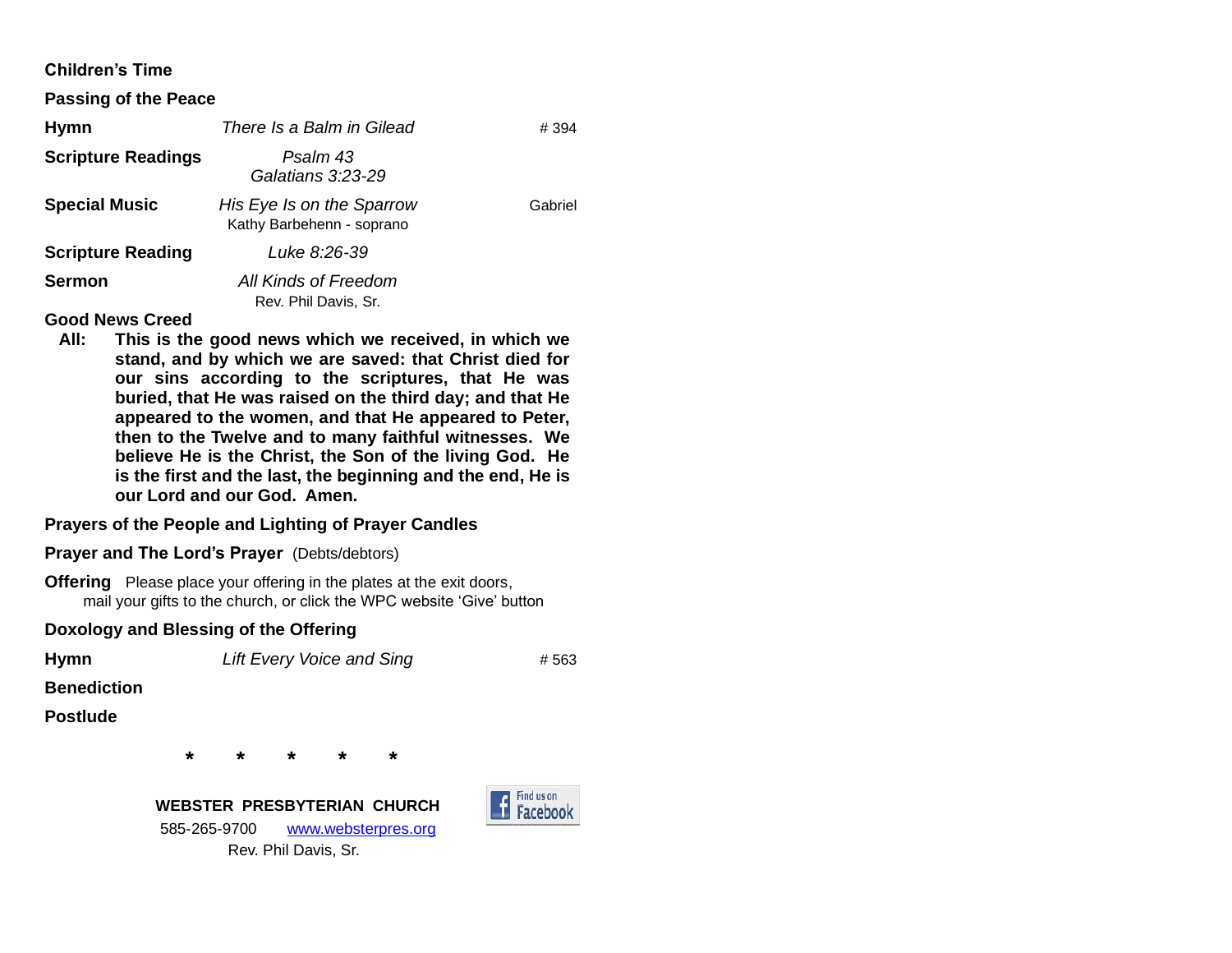# **Surely the Presence of the Lord Is in This Place**

Surely the presence of the Lord is in this place; I can feel His mighty power and His grace. I can hear the brush of angel's wings; I see glory on each face. Surely the presence of the Lord is in this place.

# **Arise, Your Light Is Come**

Arise, your light is come! The spirit's call obey; Show forth the glory of your God which shines on you today.

Arise, your light is come! Fling wide the prison door; Proclaim the captives' liberty, good tidings to the poor.

Arise, your light is come! All you in sorrow born, Bind up the broken-hearted ones and comfort those who mourn.

Arise, your light is come! The mountains burst in song! Rise up like eagles on the wing; God's power will make us strong.

# **Gloria Patri**

Glory be to the Father, and to the Son and to the Holy Ghost. As it was in the beginning is now and ever shall be, World without end. Amen. Amen.

# **There Is a Balm in Gilead** # 394

Refrain --

.

There is a balm in Gilead to make the wounded whole. There is a balm in Gilead to heal the sin-sick soul.

Sometimes I feel discouraged and think my work's in vain, But then the Holy Spirit revives my soul again. Refrain --

Don't ever feel discouraged, for Jesus is your friend, And if you lack for knowledge, He'll not refuse to lend. Refrain –

If you cannot preach like Peter, if you cannot pray like Paul, You can tell the love of Jesus and say, "He died for all." Refrain --

**\* \* \* \* \***

**MEMORY VERSE** *"This is the day that the Lord has made; let us rejoice and be glad in it." Psalm 118:24*

# **Doxology**

Praise God from whom all blessings flow; Praise Christ, all people here below; Praise Holy Spirit evermore; Praise Triune God, whom we adore. Amen.

# **Lift Every Voice and Sing # 563**

Lift every voice and sing till earth and heaven ring, Ring with the harmonies of liberty. Let our rejoicing rise high as the listening skies; Let it resound loud as the rolling sea. Sing a song full of the faith that the dark past has taught us; Sing a song full of the hope that the present has brought us; Facing the rising sun of our new day begun, Let us march on, till victory is won. Stony the road we trod, bitter the chastening rod, Felt in the days when hope unborn had died. Yet, with a steady beat, have not our weary feet Come to the place for which our parents sighed? We have come over a way that with tears has been watered; We have come, treading our path through the blood of the slaughtered, Out from the gloomy past, till now we stand at last Where the white gleam of our bright star is cast. God of our weary years, God of our silent tears, Thou who hast brought us thus far on the way;

Thou who hast by Thy might led us into the light; Keep us forever in the path, we pray.

Lest our feet stray from the places, our God, where we met Thee; Lest, our hearts drunk with the wine of the world, we forget Thee;

Shadowed beneath Thy hand may we forever stand,

True to our God, true to our native land.

**\* \* \* \* \***

## **LECTIONARY PASSAGES**

Today, June 19<sup>th</sup> Next Sunday, June 26th Old Testament *Isaiah 65:1-9 I Kings 19:15-16, 19-21* Psalm *Psalm 22:19-28 Psalm 16* New Testament *Galatians 3:23-29 Galatians 5:1, 13-25* Gospel *Luke 8:26-39 Luke 9:51-62*